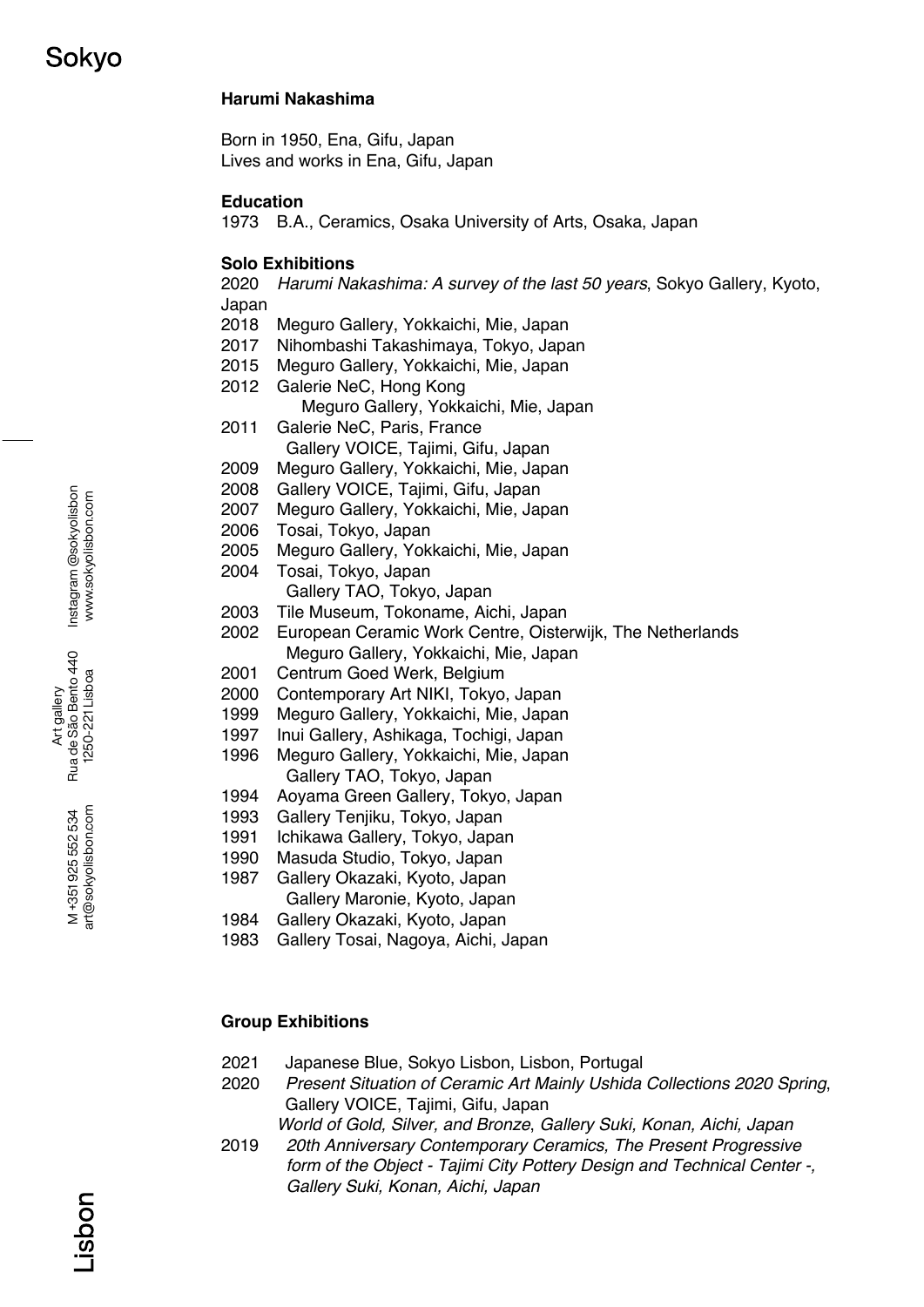*Present Situation of Ceramic Art Mainly Ushida Collections 2019 Summer*, Gallery VOICE, Tajimi, Gifu, Japan *Present Situation of Ceramic Art Mainly Ushida Collections 2019 Autumn*, Gallery VOICE, Tajimi, Gifu, Japan *Did You See It? Challenges from the Kids*, Craft Gallery, The National Museum of Modern Art, Tokyo, Japan *20th Anniversary Project Favorite Shapes Proliferation and Decoration*, Gallery Suki, *Konan,* Aichi, Japan *Supreme Metaphysics Sprit*, Wenzhou, China *LIVING KOGEI: Contemporary Japanese Craft from the Ise Collection*, The University Museum and Art Gallery, Hong Kong *Contemporary Japanese Crafts, Japan Foundation Deposit Work and Yamanashi Crafts*, Yamanashi Prefectural Museum of Art, Kofu, Yamanashi, Japan 2018 *To Ideal Land of Ceramics Exhibition of International Contemporary Ceramic Works*, The Tsinghua University Art Museum, Beijing, China *CERAMICS NOW: THE FAENZA PRIZE IS 80 YEARS OLD,* The International Museum of Ceramics in Faenza, Faenza, Italy *SHINO, ORIBE, MINO,* Sogo Museum of Art, Yokohama, Kanagawa, Japan *Present Situation of Ceramic Art Mainly Ushida Collections 2018 Autumn*, Gallery VOICE, Tajimi, Gifu, Japan *Present Situation of Ceramic Art Mainly Ushida Collections 2018 Winter*, Gallery VOICE, Tajimi, Gifu, Japan *Exploring the World of "Shapes", Craft Gallery, The National Museum of Modern Art, Tokyo, relocation projects*, Komatsu City Museum, Komatsu, Ishikawa, Japan 2017 *Group Exhibition: Expressions in Clay*, Sokyo Gallery, Kyoto, Japan *14 People Modeling Exhibition*, Gallery Suki, *Konan,* Aichi, Japan *Present Situation of Ceramic Art - Mainly Ushida Collections - 2017 Spring*, Gallery VOICE, Tajimi, Gifu, Japan *Expanding Crafts*, Nasunogahara Museum, Nasushiobara, Tochigi, Japan *International Ceramic Festival Mino History Exhibition*, Museum of Modern Ceramic Art, Gifu, Tajimi, Gifu, Japan *KOGEI Art Fair Kanazawa 2017*, KUMU Kanazawa, Ishikawa, Japan 2016 *Masterpiece Exhibition from Craft Gallery, The National Museum of Modern Art, Tokyo,* Miyazaki Prefectural Art Museum, Miyazaki, Japan *Yuki Ando, Yuna Iwata, Yuri Ogino, Harumi Nakashima, Mio Yamaguchi, Aya Mori*, Gallery Suki, *Konan,* Aichi, Japan *Good Shape*, Gallery VOICE, Tajimi, Gifu, Japan *Present Situation of Ceramic Art - Mainly Ushida Collections - 2016 Summer*, Gallery VOICE, Tajimi, Gifu, Japan *Masterpiece Exhibition from Craft Gallery, The National Museum of Modern Art, Tokyo: 100years of Japanese Craft,* Shimane Art Museum, Matsue, Tottori, Japan *Contemporary Ceramic Art: Guide*, Ibaraki Ceramic Art Museum, Kasama, Ibaraki, Japan 2015 *Present Situation of Ceramic Art - Mainly Ushida Collections - 2015 Summer,* Gallery VOICE, Tajimi, Gifu, Japan *Present Situation of Ceramic Art - Mainly Ushida Collections - 2015 Autumn,* Gallery VOICE, Tajimi, Gifu, Japan *Cute Cool Curious Ceramics*, Museum of Modern Ceramic Art, Gifu, Tajimi, Gifu, Japan

Instagram @sokyolisbon Instagram @sokyolisbon www.sokyolisbon.com www.sokyolisbon.com

Art gallery<br>Rua de São Bento 440 Rua de São Bento 440 1250-221 Lisboa 1250-221 Lisboa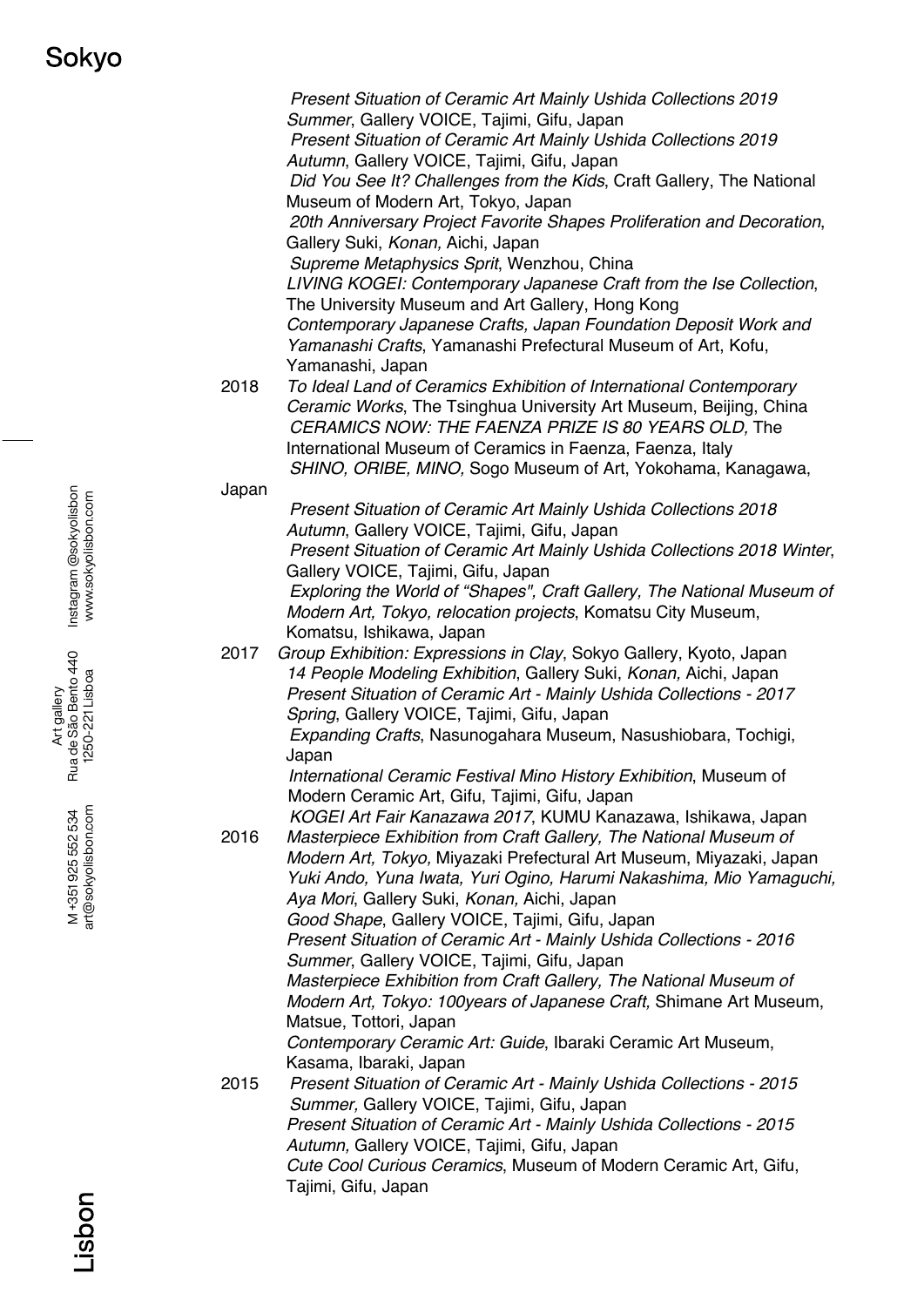*Reshaping Tradition: Contemporary Ceramics from East Asia*, USC Pacific Asia Museum, Pasadena, CA, U.S.A *The Imagination of Blue and White*, New Taipei City Yingge Ceramics Museum, New Taipei, Taiwan *Ceramics by the Japan Ceramic Society Award Winners*, Wako Hall, Tokyo, Japan 2014 *Art Stage Singapore*, Marina Bay Sands Convention Centre, Singapore *Collect 2014,* Saatchi Gallery, London, UK *Saki Kawaura, Harumi Nakashima, Yosuke Doi,* Gallery Suki, *Konan,*  Aichi, Japan *The Next, Mino Ceramics 2014*, Mino Ceramic Art Museum, Tajimi, Gifu, Japan *Mino Toji 100 Exhibition*, Tajimi Industry & Culture Center, Tajimi, Gifu, Japan *Wakaranainosusume* Ⅱ, The Museum of Modern Art, Ibaraki, Mito, Ibaraki, Japan *Harumi Nakashima, Akihiro Maeda*, Gallery VOICE, Tajimi, Gifu, Japan *Object Matters: Contemporary Japanese Expressions on Concepts and Materials*, Gallery VOICE, Tajimi, Gifu, Japan 2013 *Body3: From the Museum Collection*, Craft Gallery, The National Museum of Modern Art, Tokyo, Japan *Hands on Art @ Kenbi.com*, The Museum of Fine Arts, Gifu, Japan *Ceramics by the Japan Ceramic Society Award Winners*, Wako Hall, Tokyo, Japan *New Blue and White,* Museum of Fine Arts, Boston, MA, U.S.A *Borderline, Collection Exhibition I*, 21st Century Museum of Contemporary Art, Kanazawa, Ishikawa, Japan *Masterpieces of Modern Crafts Exhibition by Craft Gallery, The National Museum of Modern Art*, *Tokyo,* Tanabe City Museum of Art, Tanabe, Wakayama, Japan; Nantan City Museum, Nantan, Kyoto, Japan *Contemporary K*ō*gei, Styles in Japan*, Morikami Museum and Japanese Gardens, Delray Beach, FL, U.S.A 2012 *Kazuki Takemura, Harumi Nakashima, Akiko Hurui, Kanako Watanabe*, Gallery Suki, *Konan,* Aichi, Japan *Giappone, Terra di Incanti*, Palazzo Pitti, Florence, Italy *WAN a variety of forms,* Gallery VOICE, Tajimi, Gifu, Japan *The 18st Mokichi Okada Award Exhibition*, MOA Museum of Art, Atami, Shizuoka, Japan *Biennale Internationale de Vallauris - Création Contemporaine et Céramique*, Vallauris, France 2011 *The 6th Paramita Ceramic Art Grand Prize Exhibition*, Paramita Museum, Mie, Japan *National Museum of Art Travel Exhibition, Japanese Modern Ceramics*, Ebetsu City Ceramic Art Center, Ebetsu, Hokkaido, Japan; Seto City Museum of Art, Seto, Aichi, Japan 2010 *A Lidded FORM part*Ⅱ*,* Gallery VOICE, Tajimi, Gifu, Japan *Men who were born in the year of the Tiger in Chinese Zodiac*, Gallery Suki, Konan, Aichi, Japan *First International Triennale of KOGEI in Kanazawa,* 21st Century Museum of Contemporary Art, Kanazawa, People's Gallery A, Kanazawa, Ishikawa, Japan *Contemporary Ceramics - For the Aichi Triennale 2010 -*, Aichi Prefectural Ceramic Museum, Seto, Aichi, Japan

Instagram @sokyolisbon Instagram @sokyolisbon www.sokyolisbon.com www.sokyolisbon.com

Art gallery<br>Rua de São Bento 440 Rua de São Bento 440 1250-221 Lisboa 1250-221 Lisboa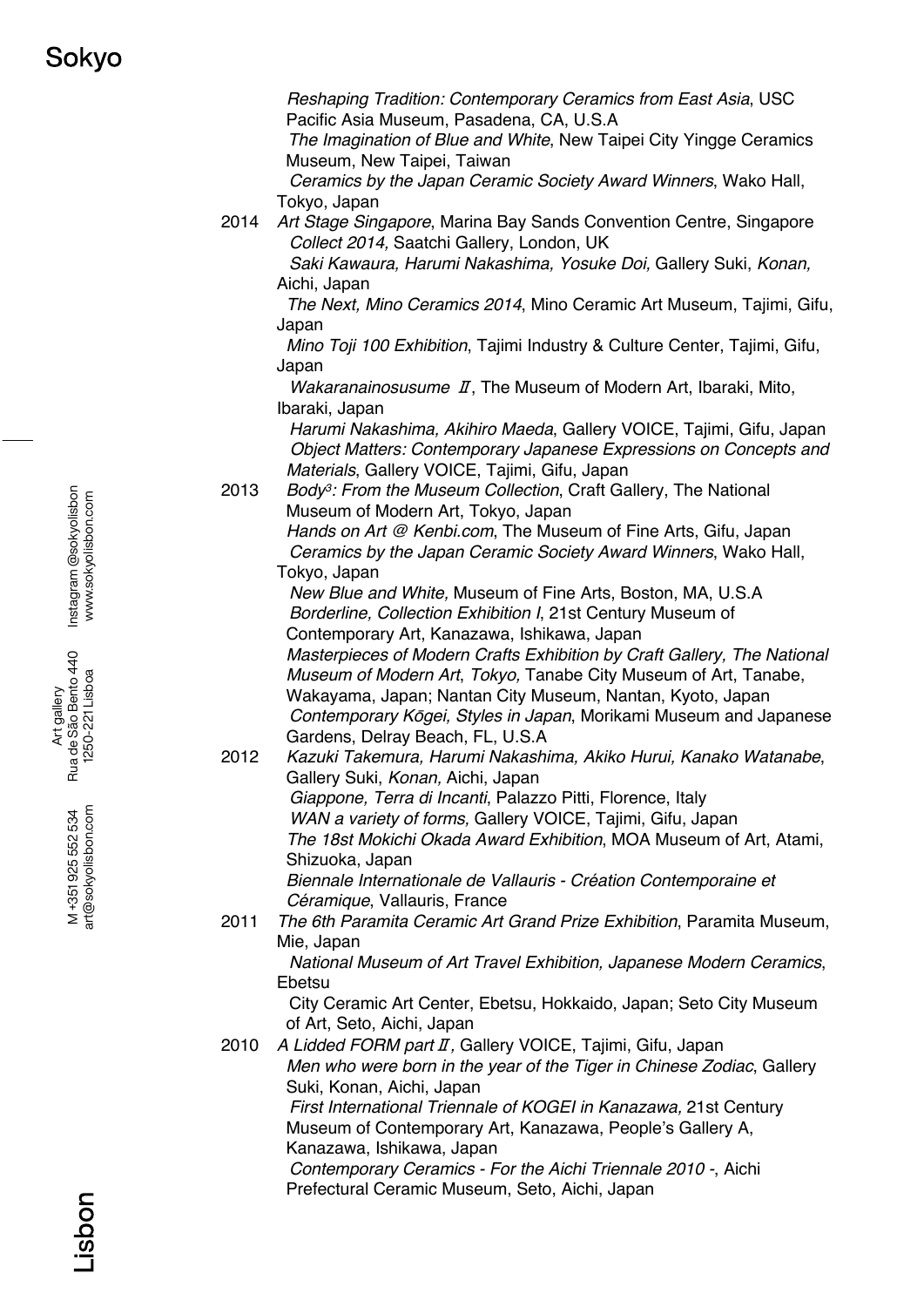*Harumi Nakashima/ Yasuaki Morino Exhibition - Commemorating the Japan Ceramic Society Award 2009 Gold Award -*, Wako Hall, Tokyo, Japan *Exhibition of Masterpieces from Craft Gallery, The National Museum of Modern Art, Tokyo "Shining Moves and Beauty - Japanese Crafts Now",* The Kagawa Museum, Takamatsu, Kagawa, Japan; The Museum of Art, Ehime, Japan *A dream clay saw Part2*, Museum of Modern Ceramic Art, Gifu, Tajimi, Gifu, Japan *Ceramic Food Vessel Exhibition*, Nihombashi Mitsukoshi Art Gallery, Tokyo, Japan 2009 *Tomomi Tanaka, Harumi Nakashima, Makiko Hattori, Daisuke Yamagishi,* Gallery Suki, *Konan,* Aichi, Japan *select & collect*, Gallery VOICE, Tajimi, Gifu, Japan *Pleasant Shape*, Museum of Modern Ceramic Art, Gifu, Tajimi, Gifu, Japan *Asian Contemporary Ceramics - New Generation Sympathy 2009*, Aichi Prefectural Ceramic Museum, Seto, Aichi, Japan *Treasure to the Future,* Takashimaya, Tokyo; Osaka; Shinjuku; Kyoto, Japan *A Small Universe, Incense Box and Small Bowl*, Nihombashi Mitsukoshi Main Store Art Gallery, Tokyo, Japan 2008 *Gorgeous Form* Ⅱ, Nihombashi Takashimaya Art Gallery X, Tokyo, Japan *30th Anniversary Special Exhibition - World Contemporary Ceramics from Aichi Prefectural Ceramic Museum Collection*, Aichi Prefectural Ceramic Museum, Seto, Aichi, Japan *Yakimono Museum, Ubusuna no Ie Exhibition "Points and Lines Connecting Jomo Pottery and Modern Ceramics"*, Ubusuna no Ie, Tokamachi, Nigata, Japan *TOTTE? FORM with GRIP*, Gallery VOICE, Tajimi, Gifu, Japan 2007 *From "Material* × *Technology" to Form - Ceramic -*, Gallery VOICE, Tajimi, Gifu, Japan *Four Phases - Ceramics: Etsuko Tashima, Harumi Nakshima, Akihiro Maeta, Mutsuo Yanagihara*, ARTCOURT Gallery, Osaka, Japan Invited to *the 19th JAPAN CERAMIC ART EXHIBITION*, Tokyo; Osaka, Japan *The Power of Crafts: Outlook for the 21st Century*, Craft Gallery, The National Museum of Modern Art, Tokyo, Japan 2006 *100 years of Japanese ceramic art,* Ibaraki Ceramic Art Museum, Kasama, Ibaraki, Japan *Current Situation Soil to Clay*, Gallery VOICE, Tajimi, Gifu, Japan *Contemporary Ceramics, The Future*, Matsuzakaya Nagoya Store, Nagoya, Aichi, Japan 2005 *Terra Nova, Sculpture & Vessels in Clay*, Museum of Arts and Design, New York, NY, U.S.A *Sake Vessel,* Tousai, Tokyo, Japan *Potteries in Tokai*, Denkibunkakaikan, Nagoya, Aichi, Japan *New Sense Series of Ceramics 50 People Exhibition*, Chubu Centrair International Airport, Tokoname, Aichi, Japan *Small Universe vol.2*, Ichinokura Sakazuki Art Museum, Tajimi, Gifu, Japan *Mino Ceramics Exhibition*, Tajimi Industry & Culture Center, Tajimi, Gifu, Japan

Instagram @sokyolisbon Instagram @sokyolisbon www.sokyolisbon.com www.sokyolisbon.com

Art gallery<br>Rua de São Bento 440 Rua de São Bento 440 1250-221 Lisboa 1250-221 Lisboa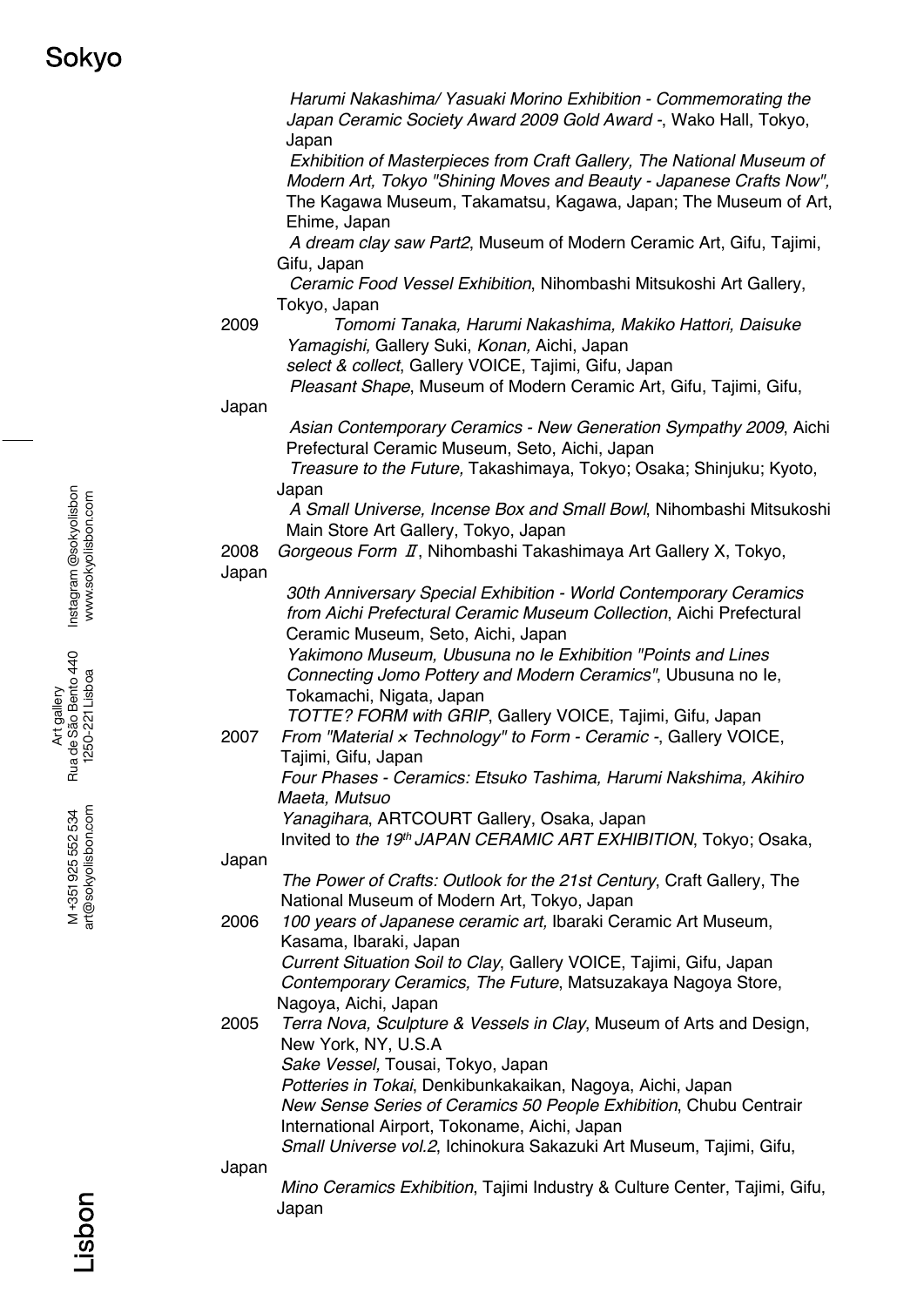*Japanese Contemporary Ceramics and Overseas Contemporary Ceramics - The Age of Power*, Shigaraki Ceramic Cultural Park, Koka, Shiga, Japan *Harumi Nakashima/ Hideo Matsumoto*, Ichinokura Sakazuki Art Museum, Tajimi, Gifu, Japan *Contemporary Ceramics - Size and Expression -*, Aichi Prefectural Ceramic Museum, Seto, Aichi, Japan *100 Years of Modern Crafts*, Craft Gallery, The National Museum of Modern Art, Tokyo, Japan 2004 *Objects on the Desktop*Ⅹ, Contemporary Art NIKI, Tokyo, Japan *Contemporary Japanese Ceramic Sculpture Exhibition*, Dai Ichi Arts, New York, NY, U.S.A *Edge of Form - Japanese Contemporary Ceramics -,* Museum of Modern Ceramic Art, Gifu, Tajimi, Gifu, Japan *IAC Member's Exhibition*, Incheon Cerapia, Icheon, Korea *"From Soil to Ceramics" Exhibition - Part I: Mino*, Gallery Meguro, Yokkaichi, Mie, Japan; The Museum of Kyoto, Kyoto, Japan; Gallery Satsu, Tokyo, Japan *MINO CERAMICS NOW 2004*, Museum of Modern Ceramic Art, Gifu, Tajimi, Gifu, Japan *The 20th Aichi University of Education Art Education Course, Instructor Exhibition,* Kariya City Art Museum, Kariya, Aichi, Japan 2003 *Mutsuo Yanagihara and Leaders of Contemporary Japanese Ceramics,* The Museum of Art, Kochi, Japan *JAPAN - Contemporary Ceramics and Photography between Tradition and Today,* Deichtorhallen, Hamburg, Germany *Challenges of Design and Art,* Museum of Modern Ceramic Art, Gifu, Tajimi, Gifu, Japan 2002 *Japanese Ceramic,* The Cultural Center Knokke - Heist, The Culture Center Scharpoord, Knokke - Heist, Belgium *100 years of modern ceramics*, Museum of Modern Ceramic Art, Gifu, Tajimi, Gifu, Japan *Three Persons Exhibition*, Ichinokura Sakazuki Art Museum, Tajimi, Gifu, Japan *Mino Ceramics Exhibition*, Tajimi Industry & Culture Center, Tajimi, Gifu, Japan *Contemporary Japanese Crafts Exhibition*, Japan Foundation, Malaysia; Indonesia *IAC Member's Exhibition, Athens School of Fine Arts, Athens, Greek* 2001 *Leaders of Contemporary Japanese Ceramics - Exploring Techniques and Forms for the New Century*, Ibaraki Ceramic Art Museum, Kasama, Ibaraki, Japan 2000 *Artworks on the Desktop VIII*, Contemporary Art NIKI, Tokyo, Japan *The Power of Form: Modern Japanese Arts and Crafts from the Museum Collection*, Craft Gallery, The National Museum of Modern Art, Tokyo, Japan *Yakimonohakkenden 2,* Aichi Prefectural Ceramic Museum, Seto, Aichi, Japan 1999 *Ceramics in Tokai*, Nagoya Congress Center, Nagoya, Aichi, Japan *Modernity of pottery - morphology of soil*, Nihombashi Takashimaya, Tokyo, Japan *World Contemporary Ceramic/ Permanent Exhibition*, Aichi Prefectural Ceramic Museum, Seto, Aichi, Japan *FAENZA. AICHI. SEOUL Contemporary Ceramic Arts*, Kepco Plaza Gallery, Seoul, Korea

Instagram @sokyolisbon Instagram @sokyolisbon www.sokyolisbon.com www.sokyolisbon.com Art gallery<br>Rua de São Bento 440 Rua de São Bento 440 1250-221 Lisboa 1250-221 Lisboa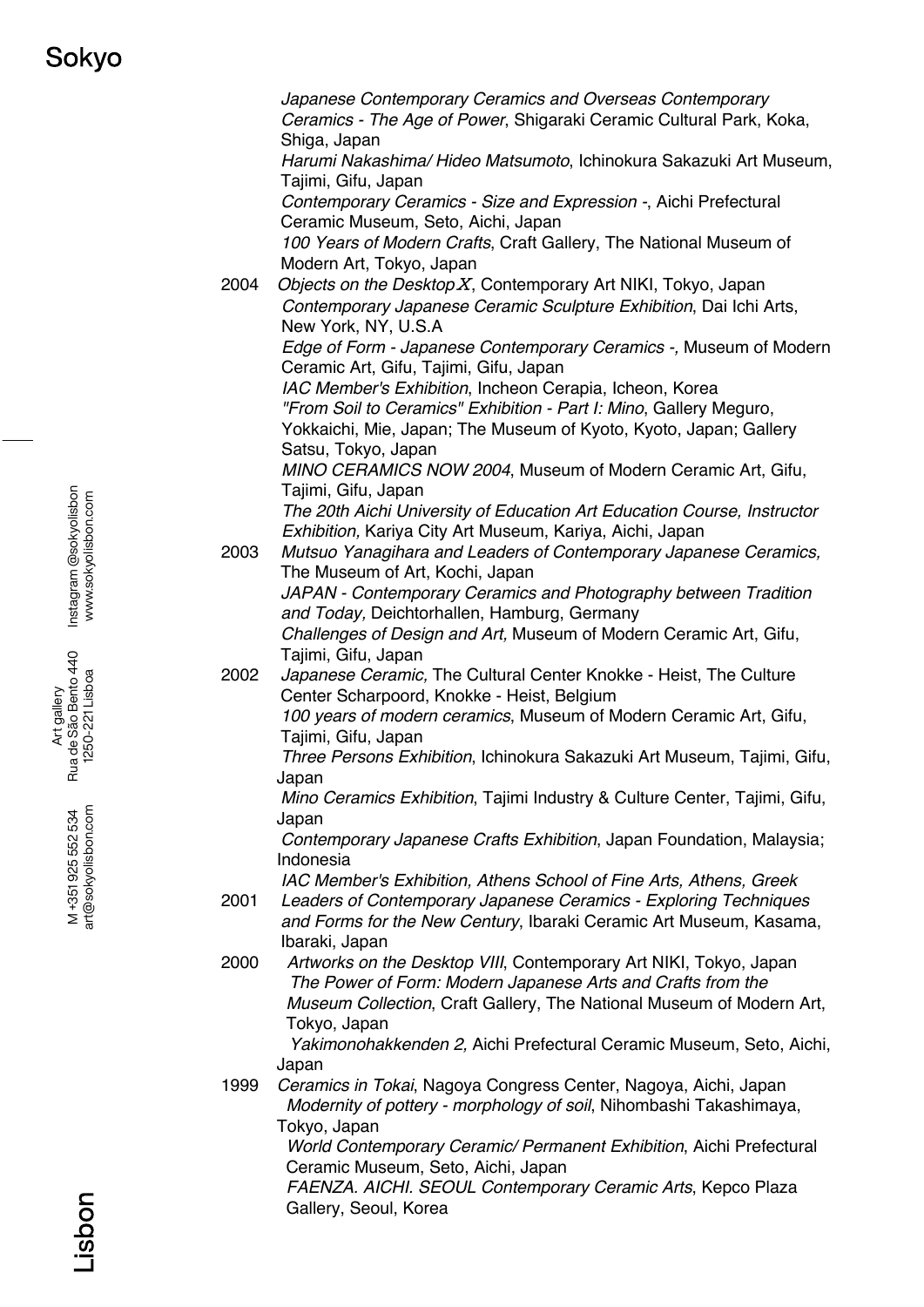*IAC Member's Exhibition*, Incheon Cerapia, Icheon, Korea *Six Soil Expressions in Tokai*, Seto Ceramics and Glass Art Center, Seto, Aichi, Japan *Contemporary Modeling Construction Exhibition*, Fukuoka Prefectural Museum of Art, Fukuoka, Japan 1998 *Mino Ceramics Exhibition*, International Ceramics Festival Mino '98 Special Venue, Tajimi, Gifu, Japan *Artworks on the Desktop VII*, Contemporary Art NIKI, Tokyo, Japan *Modern Japanese Crafts/ Permanent Exhibition*, Craft Gallery, The National Museum of Modern Art, Tokyo, Japan *Dialogue with Clay – The Spirit of Contemporary Ceramics,* RIAS ARK MUSEUM OF ART, Kesennuma, Miyagi, Japan *IAC Member's Exhibition*, The Canadian Clay and Glass Gallery, Waterloo, Canada 1997 *1st Ena Exhibition*, Ena Cultural Center, Ena, Gifu, Japan *The Contemporary Teapot*, Denmark *Rational Labyrinth - Material logic and craft modeling*, Masuda Studio, Tokyo, Japan *Mino's Contemporary Ceramics: Tradition and Creation*, Aichi Prefectural Ceramic Museum, Seto, Aichi, Japan 1996 *Young Leaders of modern ceramics*, Aichi Prefectural Ceramic Museum, Seto, Aichi, Japan *Contemporary Ceramics in Tokai,* Nagoya Congress Center, Nagoya, Aichi, Japan *IAC Member's Exhibition,* Saga Prefectural Art Museum, Saga, Japan *Mino Excellent Ceramics Exhibition*, Mino Ceramic Art Museum, Tajimi, Gifu, Japan *Contemporary Japanese Ceramics Exhibition*, traveling exhibition, Japan Foundation 1995 *Two Perspectives - Meeting and After That -,* Hankyu Umeda Main Store, Osaka, Japan *International Gallery Exhibition - Contemporary Ceramics -*, Italy *Artworks on the Desktop IV: Threshold of Modernity***,** Contemporary Art NIKI, Tokyo, Japan *International Ceramics Competition Mino '95*, Tajimi City Gymnasium, Tajimi, Gifu, Japan "*Clay/ Message" IN Tayuhori*, Nagoya, Aichi, Japan 1994 Invited to *Asahi Contemporary Crafts Exhibition*, Japan *Hiromi Itabashi, Harumi Nakashima, Munemi Yorigami*, Masuda Studio, Tokyo, Japan *Kyoto Open-air Ceramics Exhibition,* Umekoji Park, Kyoto, Japan *Contemporary vessel exhibition*, Akasaka Inui Gallery, Tokyo, Japan *Artworks on the Desktop* Ⅲ*: Presentness of Form*, Seibu Ikebukuro, Tokyo, Japan *International Contemporary Ceramics Exhibition*, National Museum of History, Taipei, Taiwan *IAC Member's Exhibition,* The Museum of Decorative Arts in Prague*,*  Prague, Czech Republic *CLAY WORK*, The National Museum of Art, Osaka, Japan *Ceramics Annex Shigaraki '94,* The Museum of Modern Art, Shiga, Otsu, Shiga, Japan; Traditional Crafts Center of Shigaraki, Koka, Shiga, Japan 1993 *From one plate...*, Ceramic Art Gallery, Tokyo, Japan *Grounded in Mino, New Generation Ceramic Art Exhibition*, Tajimi, Gifu, Japan

Instagram @sokyolisbon Instagram @sokyolisbon www.sokyolisbon.com www.sokyolisbon.com

Art gallery<br>Rua de São Bento 440 Rua de São Bento 440 1250-221 Lisboa 1250-221 Lisboa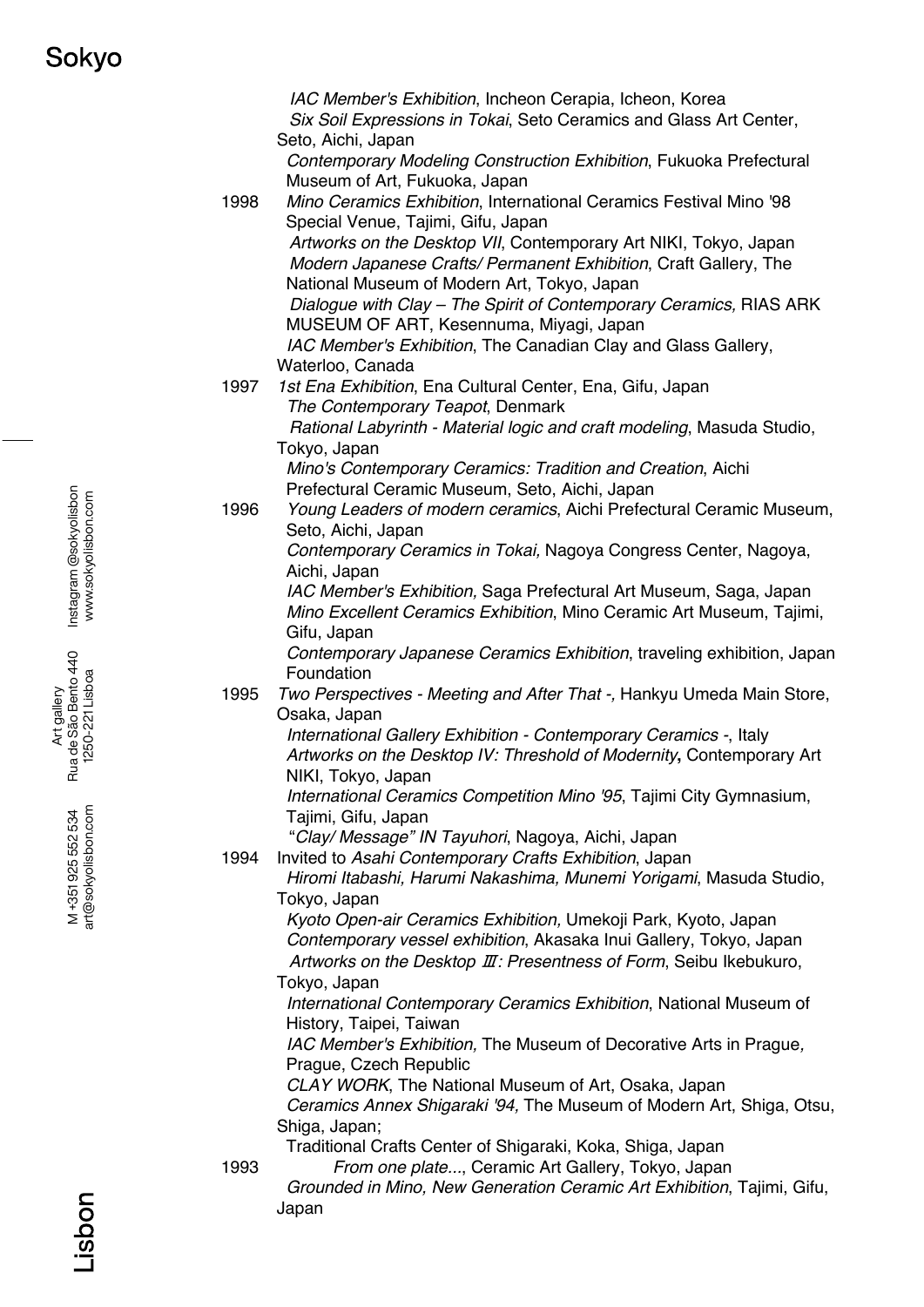# Sokyo

| 1992  | Soil Expression Exhibition, Gallery Enmbu, Nagoya, Aichi, Japan<br>Ceramics New Generation Exhibition in Tokai, Gifu Takashimaya, Gifu,<br>Japan |
|-------|--------------------------------------------------------------------------------------------------------------------------------------------------|
|       | Harumi Nakashima/ Hiromi Itano Two Persons Exhibition, Gallery TAO,                                                                              |
|       | Tokyo, Japan<br>Modernity of Ceramics Exhibition, Seibu Ikebukuro, Tokyo, Japan                                                                  |
|       | Continuity and Transformation - Contemporary Japanese Ceramics,                                                                                  |
|       | Everson Museum of Art, Syracuse, NY, U.S.A                                                                                                       |
|       | Mino '92, Sound and Landscape, Tajimi, Gifu, Japan<br>Artists in Tokai, Aichi Arts Center, Nagoya, Aichi, Japan                                  |
|       | International Ceramics Competition Mino '92, Tajimi City Gymnasium,                                                                              |
|       | Tajimi, Gifu, Japan                                                                                                                              |
| 1991  | Small Ceramics Exhibition, Gallery Cube, Shiga, Japan                                                                                            |
|       | Ceramic Five Persons' Exhibition "Feeling of Ceramic Materials                                                                                   |
|       | Designing a Space, Gallery TAO, Tokyo, Japan                                                                                                     |
|       | The 4th Meme Pool Exhibition, Ohararyu Kaikan, Tokyo, Japan                                                                                      |
|       | Shape of Vessel, AZ Gallery, Tokyo, Japan                                                                                                        |
|       | Ceramics Annex Shigaraki '91, The Museum of Modern Art, Shiga, Otsu,                                                                             |
|       | Shiga, Japan;                                                                                                                                    |
|       | Traditional Crafts Center of Shigaraki, Koka, Shiga, Japan<br>"Clay/ Message" IN Tayuhori, Nagoya, Aichi, Japan                                  |
| 1990  | ZUI Exhibition, Denki Bunka Kaikai, Nagoya, Aichi, Japan                                                                                         |
|       | Ceramics Annex Shigaraki '90, The Museum of Modern Art, Shiga, Otsu,                                                                             |
|       | Shiga, Japan;                                                                                                                                    |
|       | Traditional Crafts Center of Shigaraki, Koka, Shiga, Japan                                                                                       |
| 1989  | "Clay/ Message" IN Tayuhori, Nagoya, Aichi, Japan                                                                                                |
|       | Kazuo Yagi Award Contemporary Ceramic Art Exhibition '89, Japan                                                                                  |
|       | The 1st Ceramics Biennale                                                                                                                        |
|       | Ceramics Annex Shigaraki '89, The Museum of Modern Art, Shiga, Otsu,                                                                             |
|       | Shiga, Japan; Traditional Crafts Center of Shigaraki, Koka, Shiga, Japan<br>The 6th JAPAN CERAMIC ART EXHIBITION, Avant-garde Department,        |
|       | Japan                                                                                                                                            |
|       | International Ceramics Competition Mino '89, Tajimi City Gymnasium,                                                                              |
|       | Tajimi, Gifu, Japan                                                                                                                              |
|       | Chunichi International Exhibition of Ceramic Arts, Japan                                                                                         |
| 1988  | '88 Cup Exhibition, Gallery Anri, Nagoya, Aichi, Japan                                                                                           |
|       | MINO and Female Ceramic Artist Exchange Exhibition, Tajimi, Gifu,                                                                                |
| Japan |                                                                                                                                                  |
|       | European Cup Exhibition, Belgium                                                                                                                 |
|       | Ceramics Annex Shigaraki '88, The Museum of Modern Art, Shiga, Otsu,<br>Shiga, Japan; Traditional Crafts Center of Shigaraki, Koka, Shiga, Japan |
| 1987  | International Ceramics Exhibition Gifu Selection Exhibition, The Museum                                                                          |
|       | of Fine Arts, Gifu, Japan                                                                                                                        |
|       | Ceramics in Seattle, Seattle, WA, U.S.A                                                                                                          |
|       | Shaku's Universe Exhibition, Gallery Anri, Nagoya, Aichi, Japan                                                                                  |
|       | '87 Asahi Ceramic Art Exhibition, Japan                                                                                                          |
|       | Chunichi International Exhibition of Ceramic Arts, Japan                                                                                         |
| 1986  | Kazuo Yagi Award Contemporary Ceramic Art Exhibition '86, Japan<br>Kyoto MINO Exhibition, Gallery Maronie, Kyoto, Japan                          |
|       | Ceramics Annex Shigaraki '86, The Museum of Modern Art, Shiga, Otsu,                                                                             |
|       | Shiga, Japan; Traditional Crafts Center of Shigaraki, Koka, Shiga, Japan                                                                         |
|       | EMON - Mino - Tokoname Joint Exhibition, Fukuoka Art Museum,                                                                                     |
|       | Fukuoka, Japan                                                                                                                                   |
|       | The 1st International Ceramics Competition Mino '86, Tajimi City                                                                                 |
|       | Gymnasium, Tajimi, Gifu, Japan                                                                                                                   |
|       |                                                                                                                                                  |

Instagram @sokyolisbon<br>www.sokyolisbon.com Instagram @sokyolisbon www.sokyolisbon.com

Art gallery<br>Rua de São Bento 440<br>1250-221 Lisboa Rua de São Bento 440 1250-221 Lisboa

> M+351925552534<br>art@sokyolisbon.com art@sokyolisbon.com M +351 925 552 534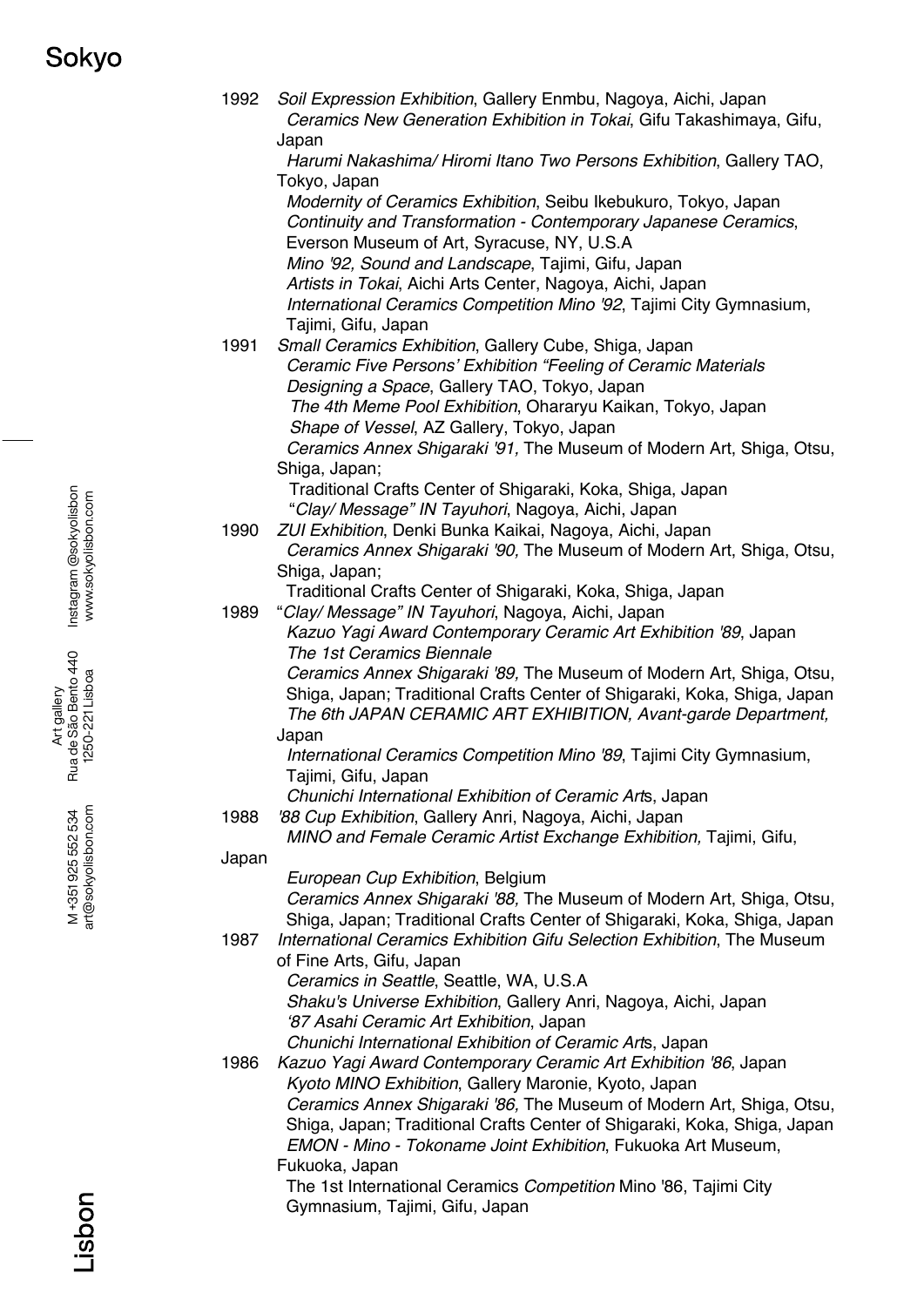### Sokyo

|       | MINO Battle Royale, Tajimi, Gifu, Japan<br>'86 Asahi Ceramic Art Exhibition, Japan<br>Chunichi International Exhibition of Ceramic Arts, Japan |
|-------|------------------------------------------------------------------------------------------------------------------------------------------------|
| 1985  | Endanotsuotsu Exhibition, Fukui Fine Arts Museum, Fukui, Japan                                                                                 |
|       | Asahi Contemporary Crafts Exhibition, Japan                                                                                                    |
|       | MINO Battle Royale, Tajimi, Gifu, Japan                                                                                                        |
|       | '85 Asahi Ceramic Art Exhibition, Japan                                                                                                        |
|       | Chunichi International Exhibition of Ceramic Arts, Japan                                                                                       |
| 1984  | Asahi Contemporary Crafts Exhibition, Japan                                                                                                    |
|       | MINO Battle Royale, Tajimi, Gifu, Japan                                                                                                        |
| 1983  | Kanazawa MINO Exhibition, Craft V, Kanazawa, Ishikawa, Japan                                                                                   |
|       | '83 Japan Crafts Exhibition, Matsuya Ginza, Tokyo, Japan                                                                                       |
|       | Two - Persons' Exhibition, Gallery Okazaki, Kyoto, Japan                                                                                       |
|       | MINO Battle Royale, Tajimi, Gifu, Japan                                                                                                        |
|       | '83 Asahi Ceramic Art Exhibition, Japan                                                                                                        |
|       | Chunichi International Exhibition of Ceramic Arts, Japan                                                                                       |
| 1982  | MINO Battle Royale, Tajimi, Gifu, Japan                                                                                                        |
|       | '82 Asahi Ceramic Art Exhibition, Japan                                                                                                        |
|       | Chunichi International Exhibition of Ceramic Arts, Japan                                                                                       |
| 1981  | MINO Battle Royale, Tajimi, Gifu, Japan                                                                                                        |
| 1980  | MINO Battle Royale, Tajimi, Gifu, Japan                                                                                                        |
|       | '80 Asahi Ceramic Art Exhibition, Japan                                                                                                        |
|       | Chunichi International Exhibition of Ceramic Arts, Japan                                                                                       |
| 1979  | The 5th JAPAN CERAMIC ART EXHIBITION, Avant-garde Department,                                                                                  |
|       | Japan                                                                                                                                          |
|       | Chunichi International Exhibition of Ceramic Arts, Japan                                                                                       |
| 1978  | Chunichi International Exhibition of Ceramic Arts, Japan                                                                                       |
| 1976  | Gallery Maronie, Kyoto, Japan                                                                                                                  |
|       | Shigaraki Ceramic Exhibition, Shigaraki Kaihatsu Center, Koka, Shiga,                                                                          |
|       | Japan                                                                                                                                          |
|       | Ceramic Five Persons' Exhibition, Gallery Toen, Koka, Shiga, Japan                                                                             |
| 1975  | Shigaraki Ceramic Exhibition, Shigaraki Kaihatsu Center, Koka, Shiga,                                                                          |
| Japan |                                                                                                                                                |
|       |                                                                                                                                                |
|       | Ceramic Five Persons' Exhibition, Gallery Toen, Koka, Shiga, Japan                                                                             |

- 2010 *The Japan Ceramics Society Award*
- 1995 *Gold Award, International Ceramics Competition Mino '9*5, Gifu, Japan
- 1989 *Bronze Award*, *International Ceramic Competition Mino '89*, Gifu, Japan
- 1980 *The Second Award, Mainichi ID Award*

### **Collections**

National Crafts Museum, Kanazawa, Ishikawa, Japan (Former of Craft Gallery, The National Museum of Modern Art, Tokyo) Japan Foundation, Tokyo, Japan Ibaraki Ceramic Art Museum, Kasama, Ibaraki, Japan Shigaraki Ceramic Cultural Park, Koka, Shiga, Japan Aichi Prefectural Ceramic Museum, Seto, Aichi, Japan Museum of Modern Ceramic Art, Gifu, Tajimi, Gifu, Japan Mino Ceramic Art Museum, Tajimi, Gifu, Japan Takamatsu Art Museum, Takamatsu, Kagawa, Japan

21st Century Museum of Contemporary Art, Kanazawa, Ishikawa, Japan

Instagram @sokyolisbon Instagram @sokyolisbon www.sokyolisbon.com www.sokyolisbon.com

Art gallery<br>Rua de São Bento 440<br>1250-221 Lisboa Rua de São Bento 440 1250-221 Lisboa

> art@sokyolisbon.com M +351 925 552 534 art@sokyolisbon.com M +351 925 552 534